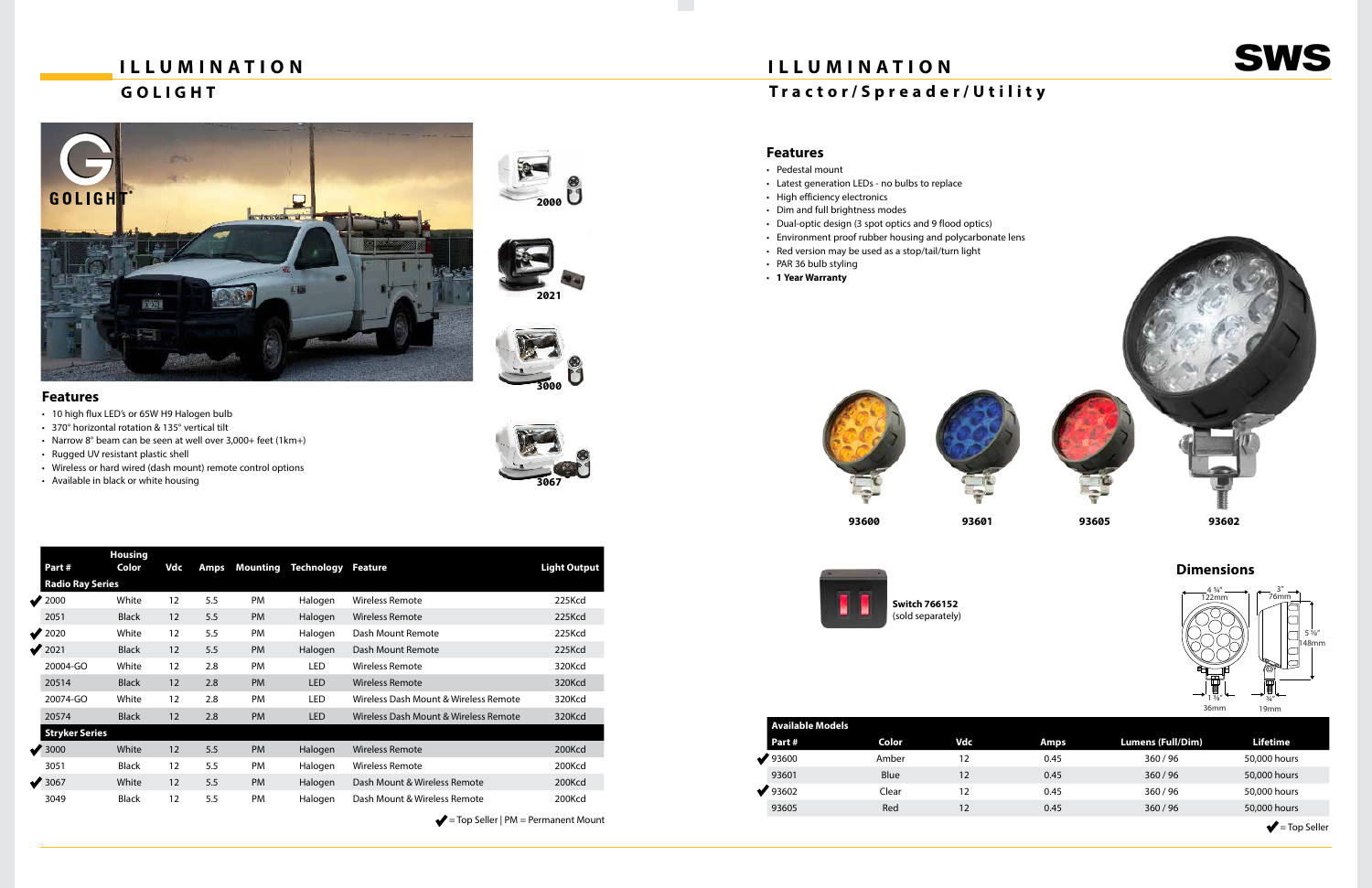

## **ILLUMINATION**

### **Work Light**

### **Dimensions**

- Die-cast zinc housing
- Impact resistant polycarbonate front shield
- IP68 rating
- Tested to US MIL810-STD standard
- Waterproof Deutsch connector
- Comes with wiring harness and switch
- Comes with mounting bracket and stainless steel hardware
- Available in spot, flood and driving beam patterns
- Corrosion resistant stainless steel screws
- Waterproof & Anti-Fog Military Breather
- **2 Year Warranty**

#### **Over 100° Angle of rotation**









#### **Features**

|                 | <b>Available Models</b> |             |        |                     |        |  |  |  |  |
|-----------------|-------------------------|-------------|--------|---------------------|--------|--|--|--|--|
| Part #          | <b>Vdc</b>              | <b>Amps</b> | # LEDs | <b>Beam Pattern</b> | Lumens |  |  |  |  |
| 93210           | $12 - 24$               | 0.8         | 4      | Spot                | 1430   |  |  |  |  |
| 93310           | $12 - 24$               | 0.8         | 4      | Flood               | 1430   |  |  |  |  |
| $\bigvee$ 93400 | $12 - 24$               | ے. ا        | ь      | Driving             | 2800   |  |  |  |  |

 $\blacktriangleright$  = Top Seller





**93210 & 93310**



| <b>Available Models</b> |           |      |  |  |  |  |  |
|-------------------------|-----------|------|--|--|--|--|--|
| Part#                   | Vdc       | Amps |  |  |  |  |  |
| 93220                   | $12 - 24$ | 1.2  |  |  |  |  |  |
| 93320                   | $12 - 24$ | 12.  |  |  |  |  |  |
| 93230                   | 12-24     | 1.8  |  |  |  |  |  |
| 93330                   | $12 - 24$ | 1.8  |  |  |  |  |  |
| 93530                   | $12 - 24$ | 1.8  |  |  |  |  |  |
| 93540                   | $12 - 24$ | 3.0  |  |  |  |  |  |

| Available Models |           |      |        |                     |        |        |  |  |
|------------------|-----------|------|--------|---------------------|--------|--------|--|--|
| Part #           | Vdc       | Amps | # LEDs | <b>Beam Pattern</b> | Lumens | Length |  |  |
| 93220            | $12 - 24$ | 1.2  | 8      | Spot                | 1736   | 4"     |  |  |
| 93320            | $12 - 24$ | 12.  | 8      | Flood               | 1736   | 4"     |  |  |
| 93230            | $12 - 24$ | 1.8  | 12     | Spot                | 2604   | 6"     |  |  |
| 93330            | $12 - 24$ | 1.8  | 12     | Flood               | 2604   | 6"     |  |  |
| 93530            | $12 - 24$ | 1.8  | 12     | Combo               | 2604   | 6"     |  |  |
| 93540            | $12 - 24$ | 3.0  | 20     | Combo               | 4340   | 10"    |  |  |
|                  |           |      |        |                     |        |        |  |  |

 $\blacktriangleright$  = Top Seller



- 12Vdc 24Vdc models available
- Extruded aluminum housing, impact resistant polycarbonate front shield
- IP68 rating
- Tested to US MIL810-STD standard
- Waterproof Deutsch connector
- Wiring harness with switch and relay
- Comes with mounting bracket and stainless steel hardware
- Available in spot, flood and combo beam patterns • Corrosion resistant stainless steel screw
- 
- **2 Year Warranty**

#### **Features**

**93220 & 93320 93240, 93340 & 93540**



### **ILLUMINATION Linear Work Light**